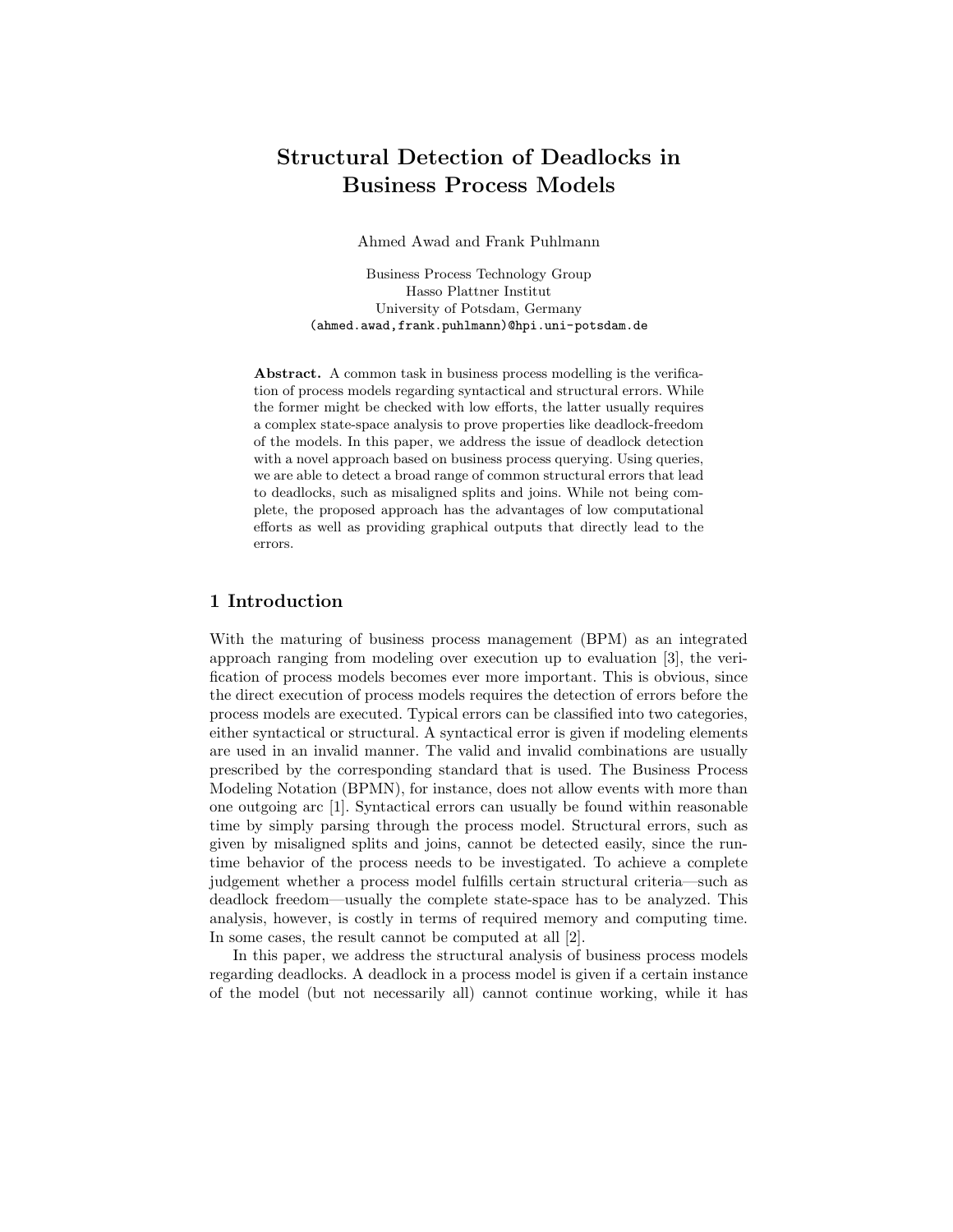not yet reached its end. The proposed approach is based on graphical queries given in BPMN-Q as introduced in [7]. A BPMN-Q query is represented a as small business process diagram that might contain additional query elements that will be substituted with BPMN elements during its processing. The result of such a graphical query is given by a sub-graph of the original process model. We discuss the idea of detecting deadlocks in process models by formulating and evaluating—queries that only result in non-empty sub-graphs of the queried process models if a deadlock is contained. For this purpose, we present a set of so called *deadlock patterns* whose occurrence in process models usually leads to deadlocks.

While the approach is not complete—in a sense of finding all possible deadlock sources—each matching query relates to a structural error in the process model. The approach has two major advantages. First, we assume that is computable in polynomial time, meaning that a majority of structural errors are actually detectable. A formal proof, however, is ongoing research. Second, if an error is found, it provides a direct graphical output leading to the error—the resulting sub-graph of the query. In contrast to state-space analysis that requires high efforts and is sometimes not computable, our approach is actually suited to support business process modelers in finding errors in their process models.

The paper is structured as follows. We first extend the motivation and discuss related work in section 2. In section 3 the preliminaries—that is BPMN-Q, the graphical query language, as well as existing deadlock pattern—are introduced. The contribution is presented in section 4, where we discuss BPMN-Q-based deadlock queries. Section 5 gives a larger example. Finally, the paper is concluded with a discussion of future work in section 6.

# 2 Motivation and Related Work

As already stated, the major motivation of our work is given by lowering the required efforts for detecting deadlocks in process models. Obviously, a full state-space analysis in a transition system underlying a graphical process model (e.g. Petri nets,  $\pi$ -calculus) is sufficient and complete. The drawbacks—in many cases—are the high computational efforts as well as the typically binary result. The backtracking of transition sequences to actual elements of a graphical process model is a complex process in itself. Our approach, in contrast, focuses on the graphical model, allowing the designer to receive direct feedback on erroneous part(s) of the process model. The technique that we apply is based on graphical queries denoted in BPMN-Q. While BPMN-Q in itself is very helpful for process modelers, e.g. in searching existing process models, we discuss how BPMN-Q can be applied to detect deadlocks in process models. Hence, we also provide an additional application area for graphical process queries.

Our approach, however, does not resemble existing soundness properties [2]. We are not able to cover even weaker variants—such as lazy or weak soundness  $[8,$ 6]—since we do not have the possibilities to query all quantifications based on structural properties only.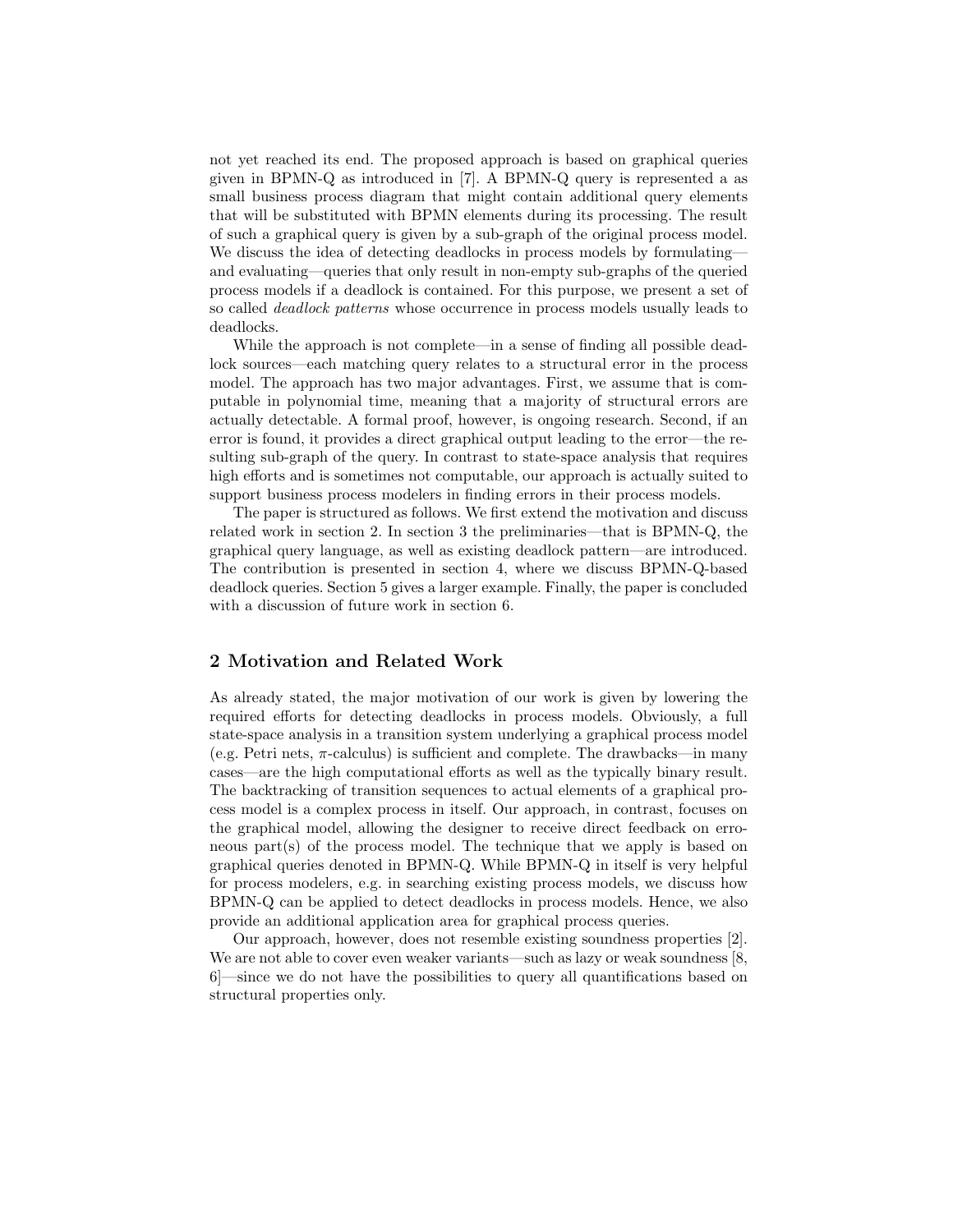

Fig. 1. Extended Elements of BPMN-Q.

Analyzing the structure of a business process to detect deadlocks has already been addressed in literature. In [9], the authors introduced a set of reduction rules for the process graph as means to indicate the correctness. When a process graph can be reduced to an empty graph, the process is said to be conflict free. On the other hand, if the reduction algorithm fails to reduce the process graph to an empty graph, this means the presence of a conflict. One limitation of this approach is that it works on acyclic process graphs only. Another limitation is, that when an identification of a conflict occurs, the reduced graph possibly looks different from the original graph (due to elimination of nodes and edges) which might make the visual identification of the problem difficult. Another approach called causal footprints was introduced recently in [10]. It is able to detect deadlock, trap, and multiple termination patterns by mapping the structure of Event-driven Process Chains [5] into the notion of these causal footprints. Afterwards, reasoning about properties of the resulting causality graphs is possible. Both mentioned approaches, however, have the drawbacks that all detection rules are hard-coded into the supporting tools. This means that any attempt or discovery of further patterns necessitates the modification of source code in these tools.

# 3 Preliminaries

This section introduces the preliminaries required for detecting deadlocks using BPMN-Q. In particular, BPMN-Q is introduced, existing deadlock patterns are discussed, and limitations and assumptions are given.

# 3.1 BPMN-Q

BPMN-Q [4] is a visual language that is based on BPMN [1]. It is used to query business process models based on their structure. Beside the set of notations defined in BPMN, BPMN-Q extends them with seven new elements. Some of these elements are flow objects, the others are for connectivity. These elements are shown in figure 1 and are described as follows:

- (a) Variable Node: it resembles an activity but is distinguished by the @ sign in the beginning of the label. It is used to indicate unknown activities in a query.
- (b) Generic: this indicates an unknown node in a process. It could evaluate to anything—even null—except for start events.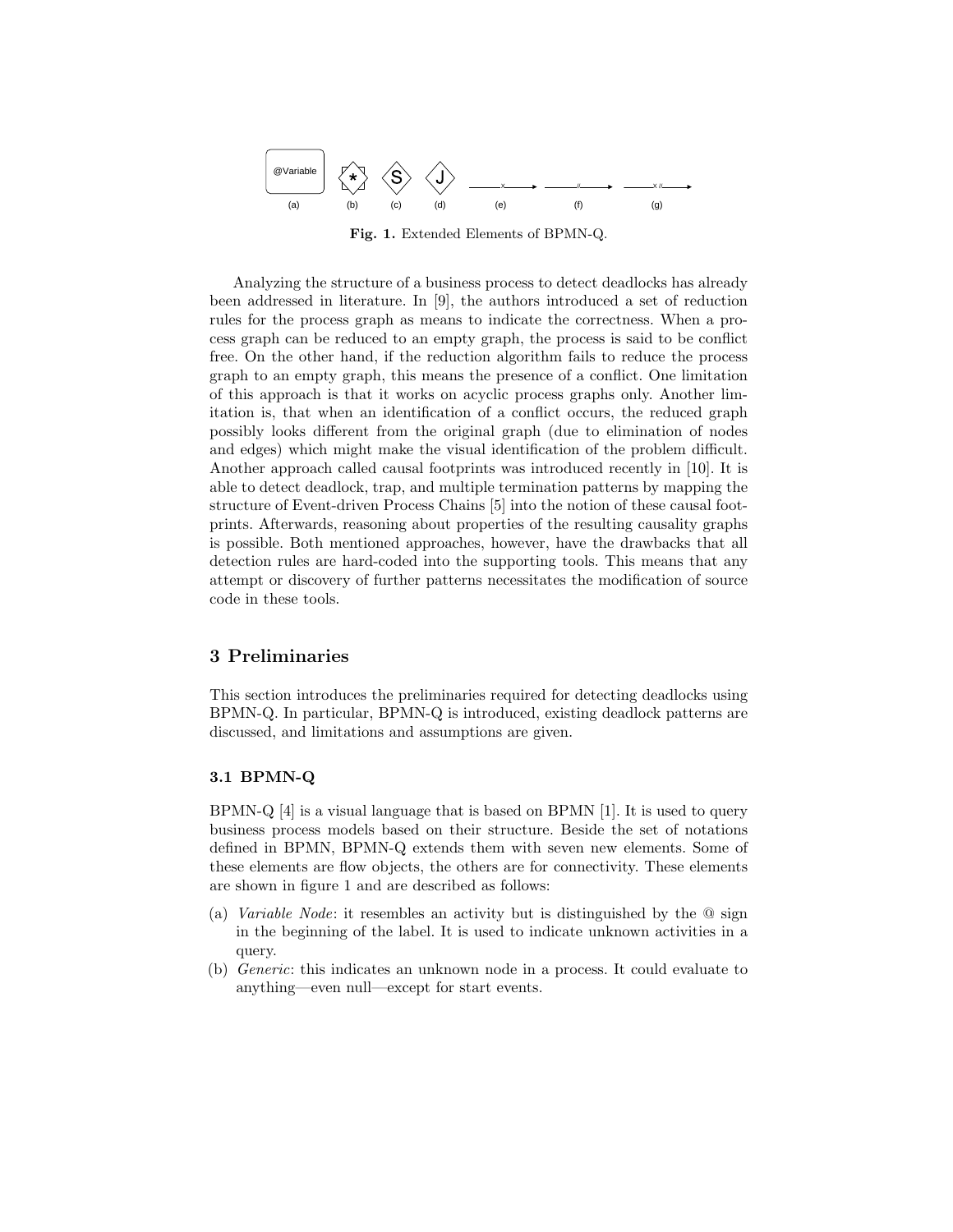

Fig. 2. Sample Query.

- (c) Generic Split: a generalization of any type of split gateway.
- (d) Generic Join: a generalization of any type of join gateway.
- (e) Negative Sequence Flow: states that two nodes A and B are not directly related by sequence flow.
- (f) Path: states that there must be a path from A to B. A query usually returns all paths.
- (g) Negative Path: states that there is not any path between two nodes A and B.

An example is shown in figure 2. It shows a simple query that detects if a given process model contains the tasks Check Credit and Verify Security in a parallel order. Since arbitrary nodes might be in-between the AND-gateway and the required tasks, path query elements are used. A path might have an additional path expression, written in brackets on the path. The only path expression that we use in this paper is the exclusion of certain nodes from a path, denoted as  $\ell$  exclude(NodeType). The upper path of the example excludes intermediate events from the path for illustration purposes.

### 3.2 Deadlock Patterns

Deadlock patterns have already been identified by Onada et al. in [7]. Two concepts were behind these patterns. The first is reachability. Reachability between two nodes A and B in a process graph simply means that there is at least one path from A to B. The second is absolute transferability. This is a much stronger concept because it states that a token (work item) can always be transferred from node A to all input points of node B. What makes absolute transferability reduce reachability between two nodes is the existence of routing control nodes in between. From the semantics of AND-join nodes, we know that a deadlock occurs if not all its input points are activated. If we analyze the type of connectivity between an AND-join node and its sources with respect to the absolute transferability and reachability concepts, we can come out with three combinations:

– Reachability with absolute transferability. The execution path from a node A to the input points of an AND-join is free of XOR and OR splits. According to the definition of absolute transferability, there is no chance for deadlocks.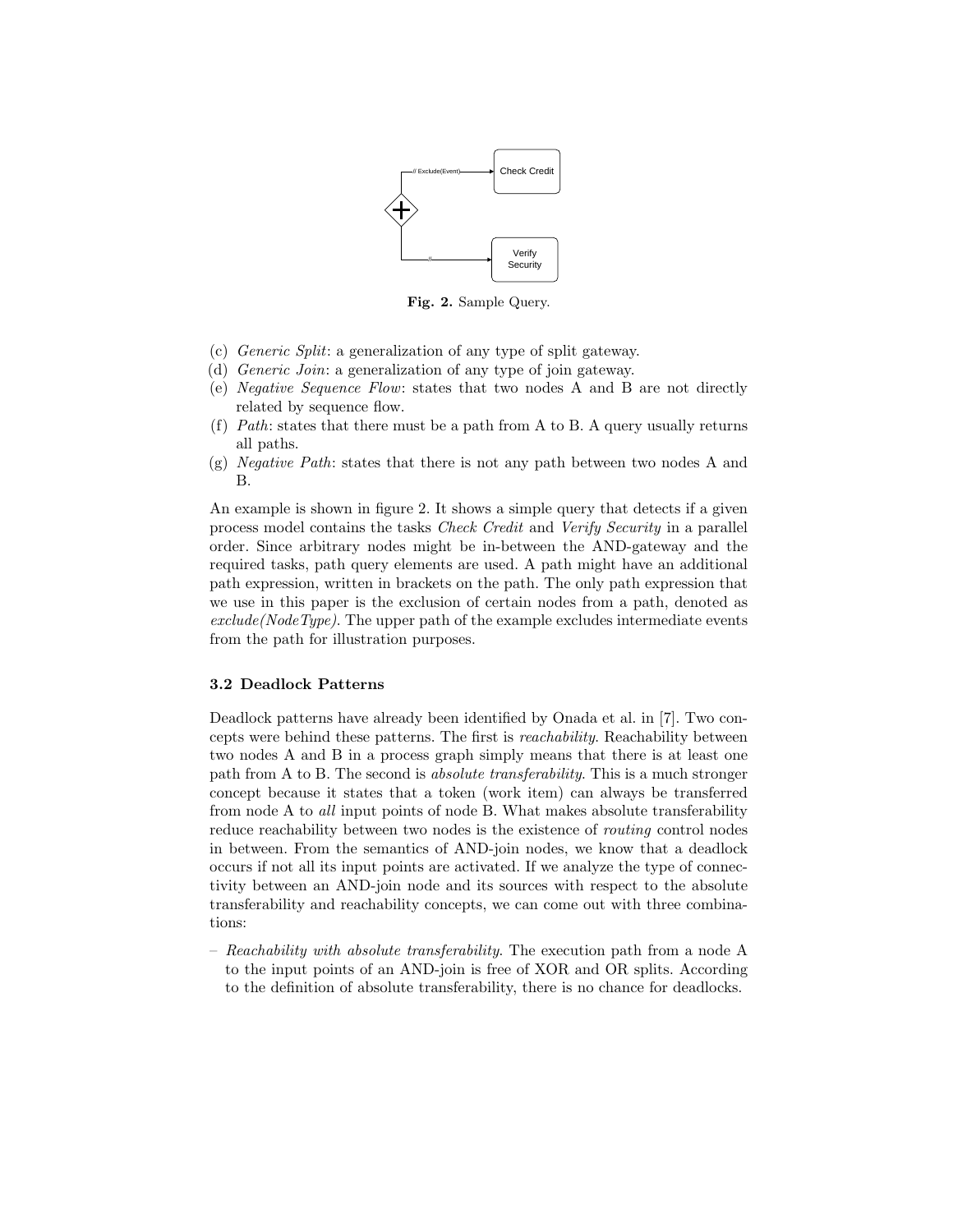- Reachability without absolute transferability. Here the execution path from some node A to the input points of an AND-join node includes XOR (OR) splits. Here, there is a possibility for deadlocks.
- $-$  No Reachability. This means that there is no path from a certain node to the inputs of an AND-join, so no chance for deadlocks to occur.

It is now clear, that whenever there is a reachability without absolute transferability, there is a chance for a deadlock.

The authors of [7] also identified the possibility for a reachability without absolute transferability from the output of an AND-join back to its input. They called this behavior the *loop deadlock type* (see Table 3 row 4 in [7]). Another pattern they identified is the multiple source deadlock type. It occurs when an AND-join has input that stems from different sources (see Table 3 row 5 in [7]). According to the above discussion, five deadlock patterns were identified. We represent them next (in a compact form as three of them are variants of each other) along with a discussion when applying them to BPMN models.

- $-$  Loop: occurs when there is an execution path from the output of an AND-join back to a subset of its input points. If this path contains an XOR-split, deadlock occurs only when the branch leading to the loop is chosen. In case there is a path that does not contain XOR-splits deadlock occurrence is certain.
- Multiple Source: occurs when an AND-join has input points which are at some point in the process up-stream originate from two different sources. Assuming that none of the source nodes is the AND-Join itself, we can see that the multiple source pattern can occur (distinctly from other pattern) only when the process structure is one of the following:
	- One of the two sources is an XOR-split. This specification intersects with the third type of patterns shown below.
	- The process has multiple start points that are later on synchronized. In case of models specified in BPMN, multiple starts are permissible. Actually, multiple start points resemble an AND-split between the start events, hence we can deduce that there is reachability between two or more sources (start events) to the AND-join node.
- Improper structuring: an AND-join receives input that early started from an XOR-split.

These types of patterns are shown in figure 3, where sequence flow edges labeled with 1 show a trivial representation of the multiple source pattern. Edges labeled with 2 show both patterns of loop and improper structuring, indicating that these patterns are not disjoint.

### 3.3 Limitations and Assumptions

To highlight the key concepts, we limit our work on process models containing only AND- and XOR- gateways. We leave the—more complex— discussion related to OR-joins for future work. We also assume that the queried process models do not contain implicit splits or merges. This means, that the pattern shown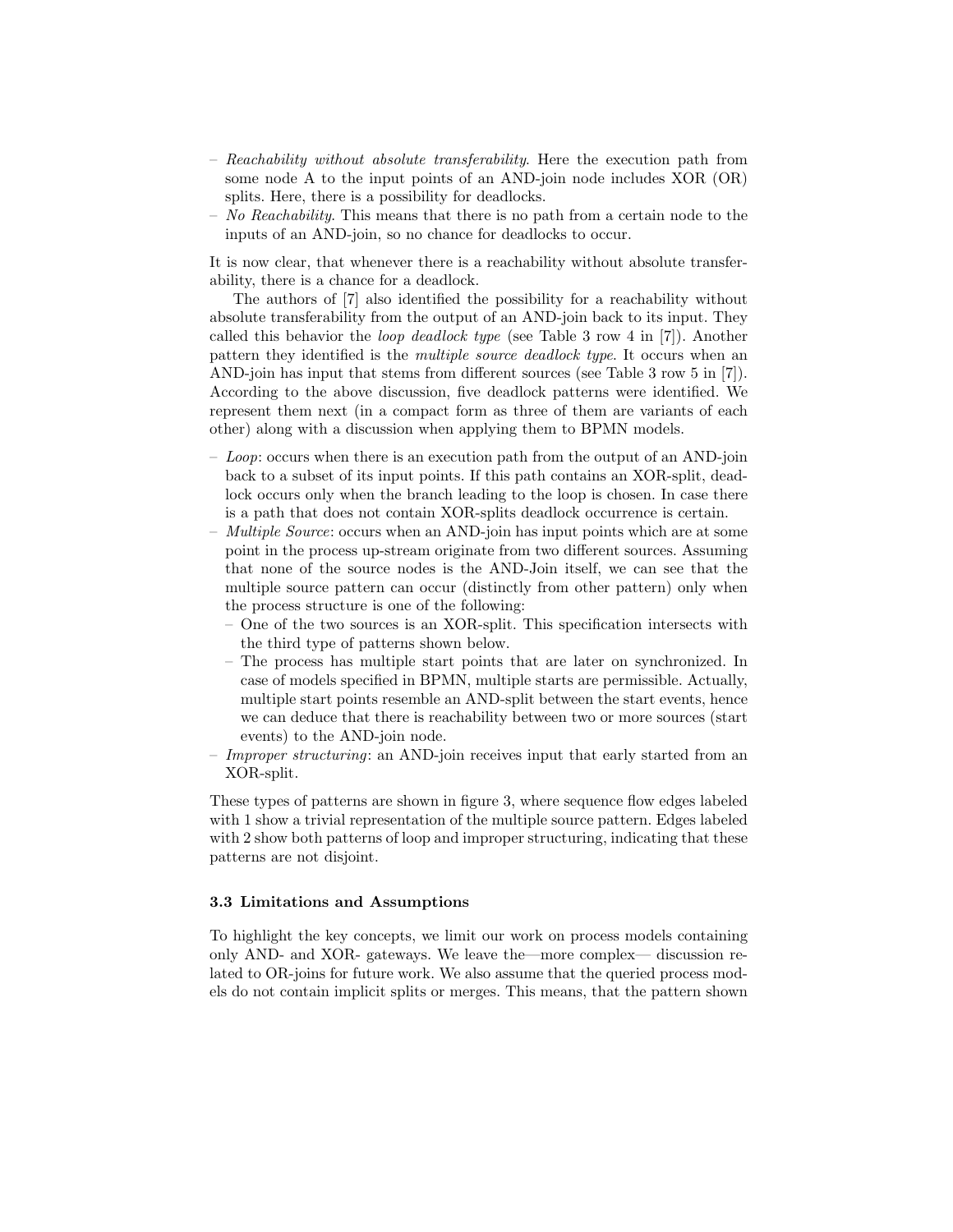

Fig. 3. Faulty Process Model indicating the Types of Deadlock Patterns.



Fig. 4. Implicit versus explicit AND-split.



Fig. 5. Implicit versus explicit XOR-join.

in figure 4 (a) must not appear; instead the explicit split shown in figure 4 (b) must be used. The similarity is stated in the BPMN specification document [1, p.111]. Unfortunately, implicit merges may not be mapped directly to explicit representations. The equivalent explicit representation depends on the type of the preceding split. Figure 5 shows the specific case, where an implicit merge is interpreted as an XOR-split (for more details about other scenarios please refer to the specification document). Another issue regarding multiple start events is given when all outgoing flows from these start events are leading to the same activity. In this case, there is an implicit AND-join node in front of the activity and all start events are necessary to start execution. To remove this ambiguity, we enforce an explicit AND-join.

# 4 Deadlock Queries

In this section we present a set of queries that detect the different deadlock patterns. Some of these queries are direct representation of the patterns, whereas others need more details to ensure correct capturing of the patterns.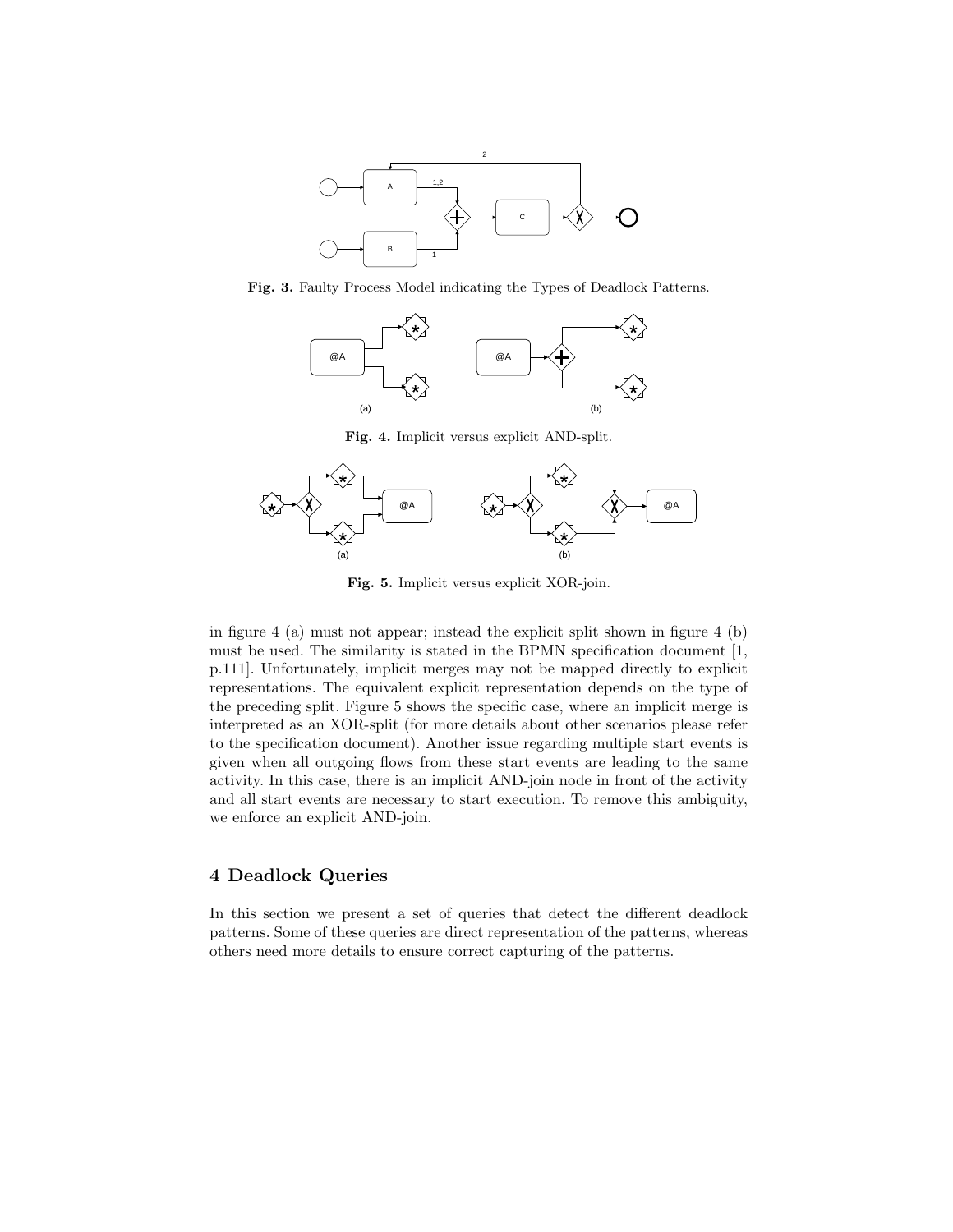### 4.1 Loop Deadlock Pattern

Figure 6 shows the corresponding query in BPMN-Q that declaratively describes the loop pattern. We have numbered the nodes to ease the explanation. Nodes 1 and 2 are called generic nodes that at query evaluation can match to any type of nodes in the process model. Both nodes 1, 2 represent input points to the ANDjoin (node 3). The path edge starting from node 3 back to node 1 represents an execution path from the AND-join back to node 1 (loop). To be sure that the resolved paths only reach a subset of the input points to node 3, we have put an extra constraint that is represented in the negative path from node 3 to node 2. This means that for some input point(s) of node 3 we fail to find that loop; i.e. the loop covers only a subset of the input points of the AND-join and hence a deadlock occurs.



Fig. 6. Loop Deadlock Query.

#### 4.2 Multiple Source Deadlock Pattern

With this pattern we address the case when a process has multiple start points (start event) which are later on synchronized. The query in figure 7 indicates two sources (nodes 1, 2), which are independent of each other. Each of them provides input to a subset of input points (nodes 3,4) to the AND-join (node 5). If we assume that only one of the start events is required to instantiate the process—such as in BPMN—a deadlock occurs at the AND-join.

### 4.3 Improper Structuring

The mapping of the first two deadlock pattern to BPMN-Q was almost straightforward. When we consider the third case of deadlocks, the mapping is not straightforward. If we consider a direct mapping from the pattern description to a query, we would come out with a query like the one shown in figure 8. If we apply this query to the process model shown in figure  $9(a)$ , however, it would result in figure  $9(b)$ , showing a match. Although the query found a match in the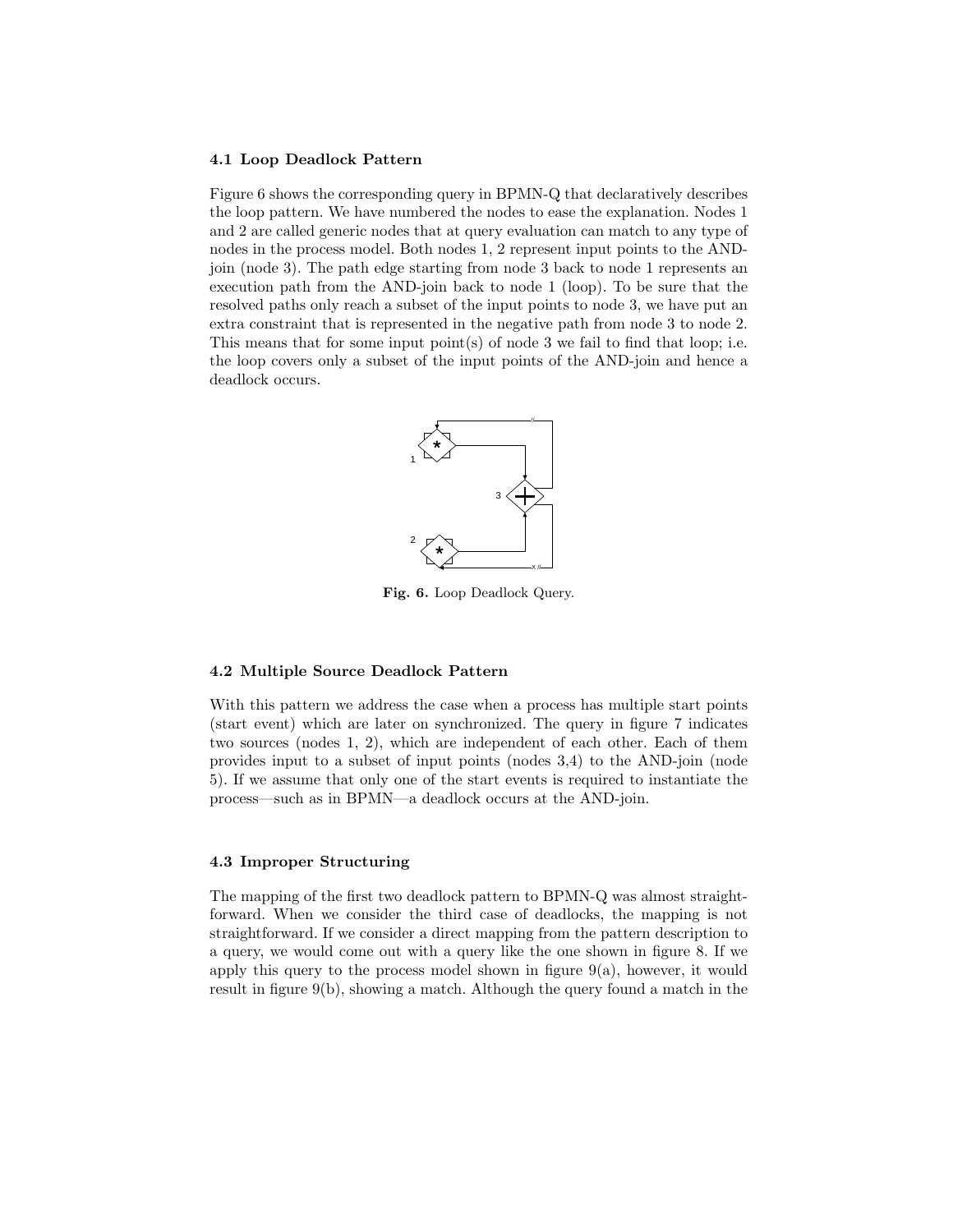

Fig. 7. Multiple Source Query.



Fig. 8. Direct Description of the Improper Structuring Pattern as a Query.



Fig. 9. Example: Deadlock-free Process Model and Query Result.

process model, the model actually is not suffering from deadlocks. The mistake lies in the fact that there is no improper structuring here because the AND-join gate is not the match of the XOR-split, since there is an XOR-join in-between.

To solve the issue, we need to modify this query to address patterns where an AND-join node is considered as the match to an XOR-split and whatever lies in-between is properly structured. We look for patterns that start with an XORsplit and end with an AND-join and what lies in-between is properly structured. The different combinations of proper structures in-between an XOR-split and an AND-join are given by:

- Balanced XOR-splits/joins and AND-splits/joins.
- Balanced XOR-splits/joins.
- Balanced AND-splits/joins.
- Sequence of nodes that does not contain gateways.

In the following subsections we will discuss each case along with the query that expresses it.

Balanced XOR-splits/joins and AND-splits/joins. The query shown in figure 10 looks for a pattern where there is some XOR-split (node 1) and an ANDjoin (node 6) and in-between there are balanced structures of XOR-splits/joins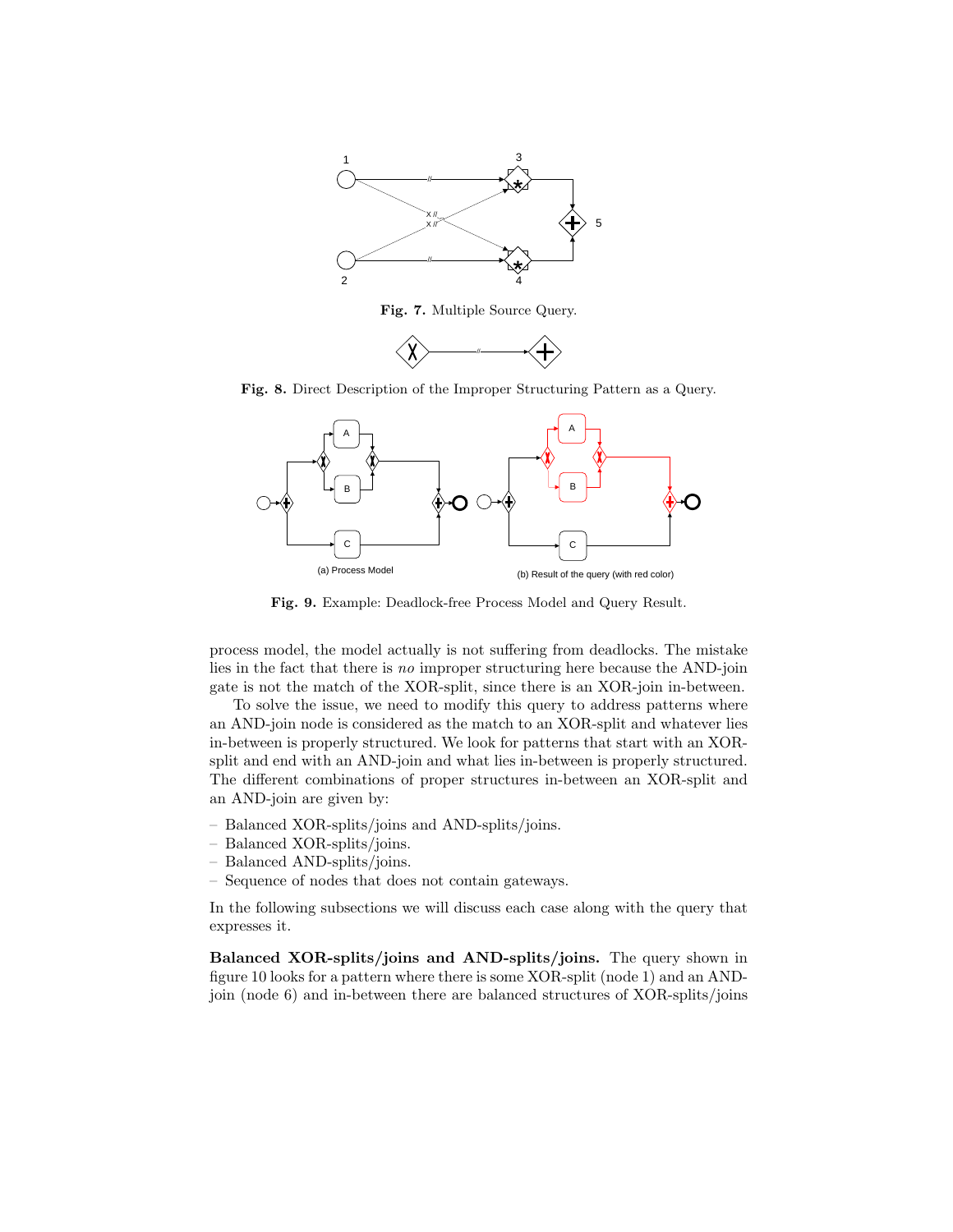

Fig. 10. Improper Structure with in-between Balanced XOR/AND-splits/joins.



Fig. 11. Improper Structure with in-between Balanced XOR-splits/joins.

and AND-splits/joins. To illustrate that the XOR-split (node 1) is not matched by an XOR-join (node 3), we stated that there is some node in the process graph (node 2) that follows the XOR-split (sequence flow edge between nodes 1, 2) but this node (node 2) is not enclosed in an execution path to the XOR-join (negative path edge between nodes 2, 3). Also we account for the existence of balanced AND-split/AND-join. In the same way we need to prove that there is no AND-split (node 5) that is considered as a match to the AND-join (node 6), by showing that there is some input node (node 4) to the AND-join (sequence flow edge between nodes 4, 6) that is not included in an execution path starting at the AND-split (negative path edge between nodes 5, 4).

Balanced XOR-splits/joins. In this case, we focus on only detecting balanced XOR-gateways that lie between a source XOR-split node and a target AND-join node. Figure 11 is the query that detects this type of deadlock. The detection of the unmatched XOR-split is similar to figure 10. The difference is, that an execution path from the XOR-join (node 3) to the AND-join (node 4) excludes any AND-split nodes (path edge between nodes 3, 4).

Balanced AND-splits/joins. Here, only balanced AND-splits/joins are inbetween a source XOR-split and a destination AND-join. Figure 12 shows the corresponding query. We follow the same approach as with balanced XORsplit/joins, but this time we need to show that we fail to find and AND-split (node 2) that acts as a match to the AND-join (node 4). We express this no match by finding a node (node 3) which is an input to the AND-join that is not enclosed by the AND-split (negative path edge between nodes 2, 3). We stress that the path from the XOR-split (node 1) to the AND-split (node 2) contains no XOR-joins (path edge between nodes 1, 2).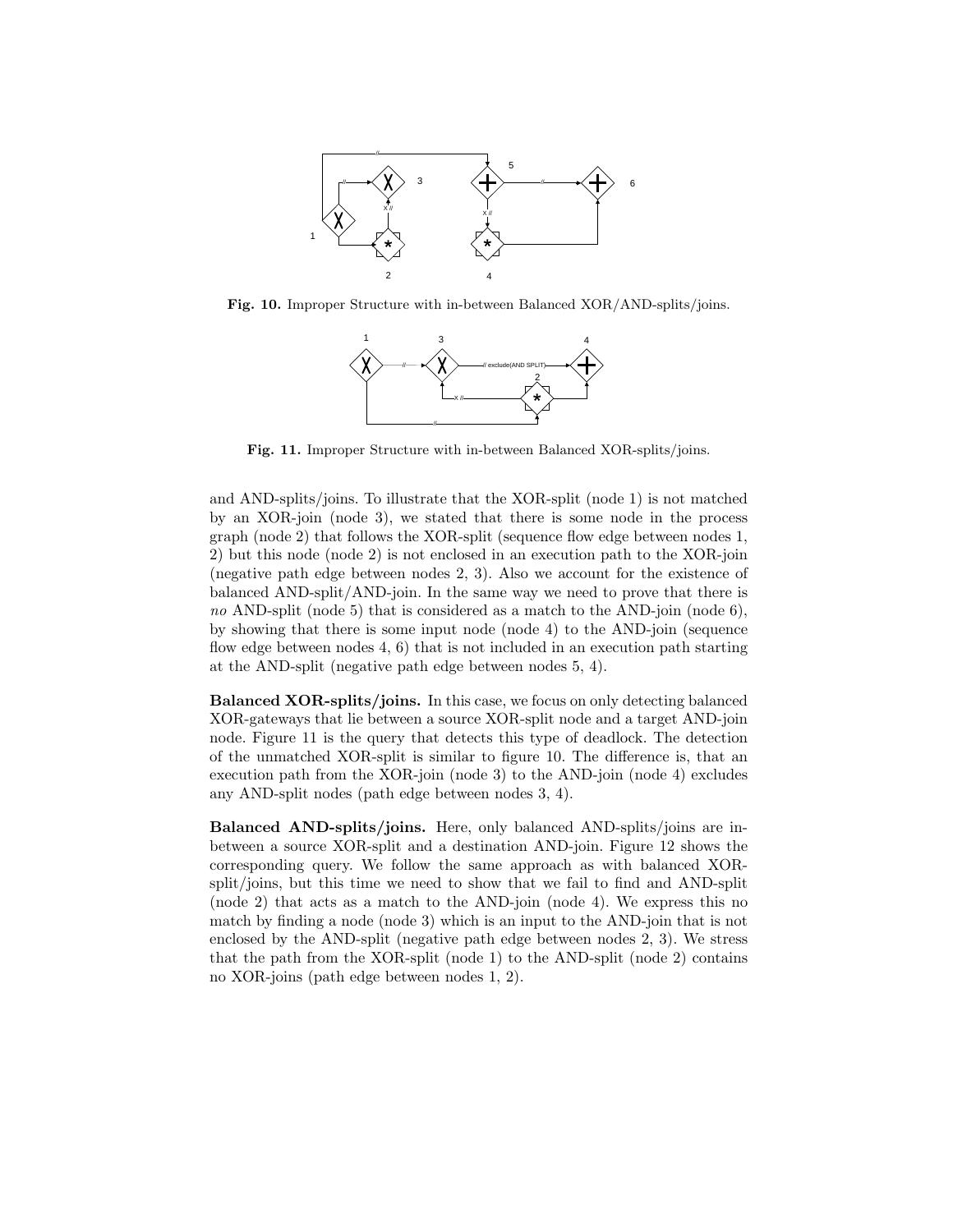

Fig. 12. Improper Structure with in-between Balanced AND-splits/joins.

Sequence of nodes. The fourth case occurs when an XOR-split is matched by an AND-join with only a sequence of activities or intermediate events in-between (without any gateways). To express this as a query, we use the exclude property of path operator in BPMN-Q. The visualization of the query is the same as the one in figure 8, but the path exclude condition is Type(Gateway).

Finally, we need to state that the different queries have to be applied in a certain order. First, the query shown in figure 10 needs to be applied. If it does not find a match, either the query shown in figure 11 or 12 are applied. If both do not find a match, finally the query from figure 8 with the additional exclude condition of gateways should be applied. If all these queries fail to find a match, the process model is free of the kinds of deadlocks we discussed.

# 5 Example

Figure 13 shows a sample process model that should be examined. When we check queries in the order specified in the end of section 4, the query in figure 10 is the one that finds a match in the process as follows: the XOR-Split (node 1) in the query graph is bound to XOR-Split 1 in the process graph. Node 1 did not bind to XOR-Split 2 because BPMN-Q failed to find a node (in process graph) that is a successor of XOR-Split 2 and in mean time does not have a path to XOR-Join. Generic node (node 2) is bound to activity Obtain Customer Info as it is a direct successor to the XOR-Split (by the sequence flow edge) and it has no path to an XOR-join node (negative path edge between node 2 and 3 in the query graph). In turn, node 3 in the query is bound to the XOR-Join in the process graph. Generic Node 4 is bound to the XOR-join as this node satisfies the constraint of being a predecessor of an AND-Join node (AND-Join 2) and there is no execution path from an AND-Split to it. Node 5 is bound to the AND-Split node and the AND-Join node (node 6) is bound to AND-Join 2 as we pointed shortly before.

To visualize the query, we reproduced the process model from figure 13 in figure 14. It contains all nodes in the match of the query where the source of the mismatch is XOR-Split 1 and the destination is the AND-Join 2.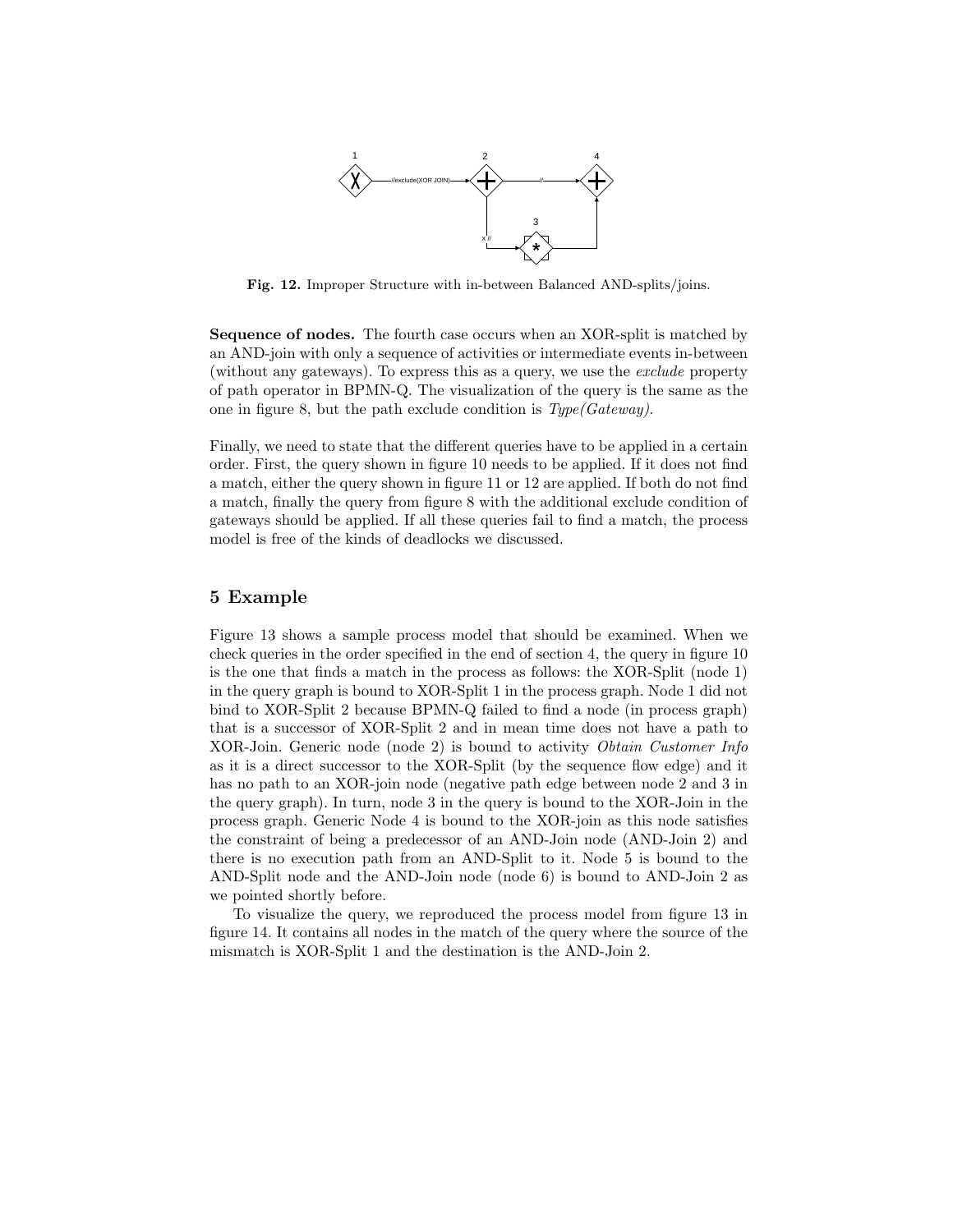

Fig. 13. Process Model suffering from a deadlock



Fig. 14. Query of figure 10 matched to process model in figure 13

# 6 Conclusion

The paper discussed a novel approach to detect deadlocks in process models via querying them with certain deadlock patterns. In particular, we discussed the translation from deadlock patterns into BPMN-Q queries. This translation required a deeper understanding of the BPMN as well as the BPMN-Q semantics. The results, however, may be applied by process designers without any deeper understanding of BPMN-Q. If a BPMN-Q deadlock query produces a non-empty subset of a process model's graph, this sub-graph directly highlights the problematic areas of the process model. Hence, the process designer is able to directly fix the problems that occur. Regard practical feasibility, our approach has the advantage of requiring low computational effort. The drawback, however, is the